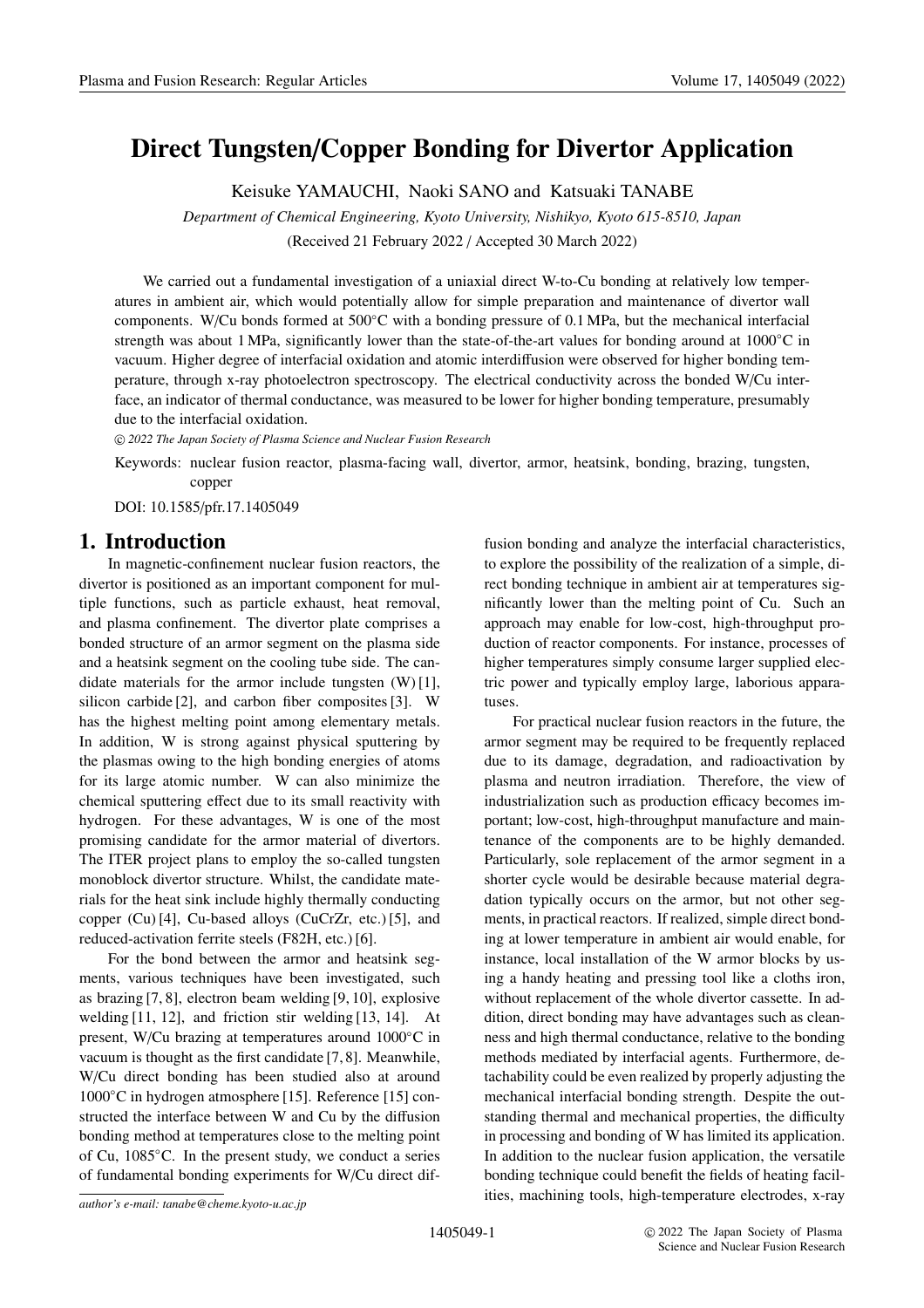

Fig. 1 Schematic illustrations of (a) the bonding method, (b) the mechanical measurement, and (c) the electrical measurement.

shields, etc.

## **2. Experimental Methods**

We carried out the whole experimental processes of this study in a non-cleanroom, regular experimental room with a particle density of approximately 5 million  $m^{-3}$ , which we measured with a regular particle counter. We used W plates with dimensions of  $1 \text{ cm} \times 1 \text{ cm} \times 0.2 \text{ mm}$ (99.95% purity, *W-463386*, Nilaco Corp.) and Cu plates of 1 cm × 1 cm × 1 mm (99.99% purity, *CU-113513*, Nilaco Corp.) for the experiments in this study. The roughness level of the W and Cu surface to be bonded was both about 100 nm (*Ra*), as we observed in scanning electron microscopy. Firstly, the metal plates were submerged in acetone for 5 min to degrease the metal surfaces to be bonded. The W plate was then bonded to the Cu plate under a uniaxial pressure of 0.1 or 0.5 MPa at various temperatures in the range of 300 - 700◦C in ambient air for 1, 3, or 7 h. The heating and cooling rates were approximately 10◦C/min. Figure 1 depicts the experimental methods.

After the bonding, detachment normal stresses were measured for the bonded samples to represent bonded interfacial mechanical strengths. We connected an outer surface of the bonded sample to a digital spring weight scaler via a solid wire that was firmly attached to the sample surface using a household adhesive glue. Then, we pulled the scaler outward in a direction normal to the sample die until the bonded sample was debonbed, while the weight scaler recorded the maximum force at the point of delamination. This delamination force was simply divided by the area of the W and Cu plates,  $1 \text{ cm}^2$ , to determine the bonding strength. In addition, as a relative indicator of the thermal conductance at the bonded interface, we evaluated the interfacial electrical conductivities by measuring the current-voltage characteristics across the bonded interfaces. To analyze the elementary evolution at the bonded interfaces, x-ray photoelectron spectroscopy was also carried out for the delaminated W and Cu surfaces.

## **3. Results and Discussion**

For the bonding temperature of 300◦C, the W and Cu plates did not bond to each other. At 400◦C, bonds formed, but the interfacial mechanical bonding strength was quite weak and the samples easily debonded while being handled. Firm bonds were for the bonding temperatures of 500◦C and over. Softening of Cu and atomic interdiffusion of W and Cu at relatively high temperatures might contribute to the bond formation. W and Cu are immiscible, not to form a stable alloy. Nevertheless, in an entropic point of view, impurity-level atomic diffusion may occur, to be experimentally observed in a later section. However, accounting for our significantly lower bonding temperature and strength than those for Ref. [15], we cannot be assertive on the diffusion-dominant bonding mechanism at the present stage. Figure 2 presents the dependence of the interfacial mechanical bonding strength on the bonding time for the W/Cu samples bonded at 500 and 700◦C at 0.1 and 0.5 MPa. In Fig. 2, the interfacial mechanical strength is generally observed to become higher for longer bonding time. However, for the bonding for longer duration, we observed apparent surface oxidation of W, occasionally even with layer-by-layer delamination. Due to such surface corrosion, particularly in ambient air, bonding at too high pressure for long duration may rather weaken the mechanical bonding strength. We have thus obtained W/Cu bonding in ambient air at a temperature of 500◦C, significantly lower than those of earlier studies [7, 8, 15], about 1000◦C. The mechanical bonding strength of our samples, about 1 MPa, was however far lower than the state-of-theart reported values, over 100 MPa. This weakness issue is to be resolved. Nevertheless, a delamination force of 1 MPa corresponds to a virtual situation that 1 ton  $(= 1 \text{ m}^3)$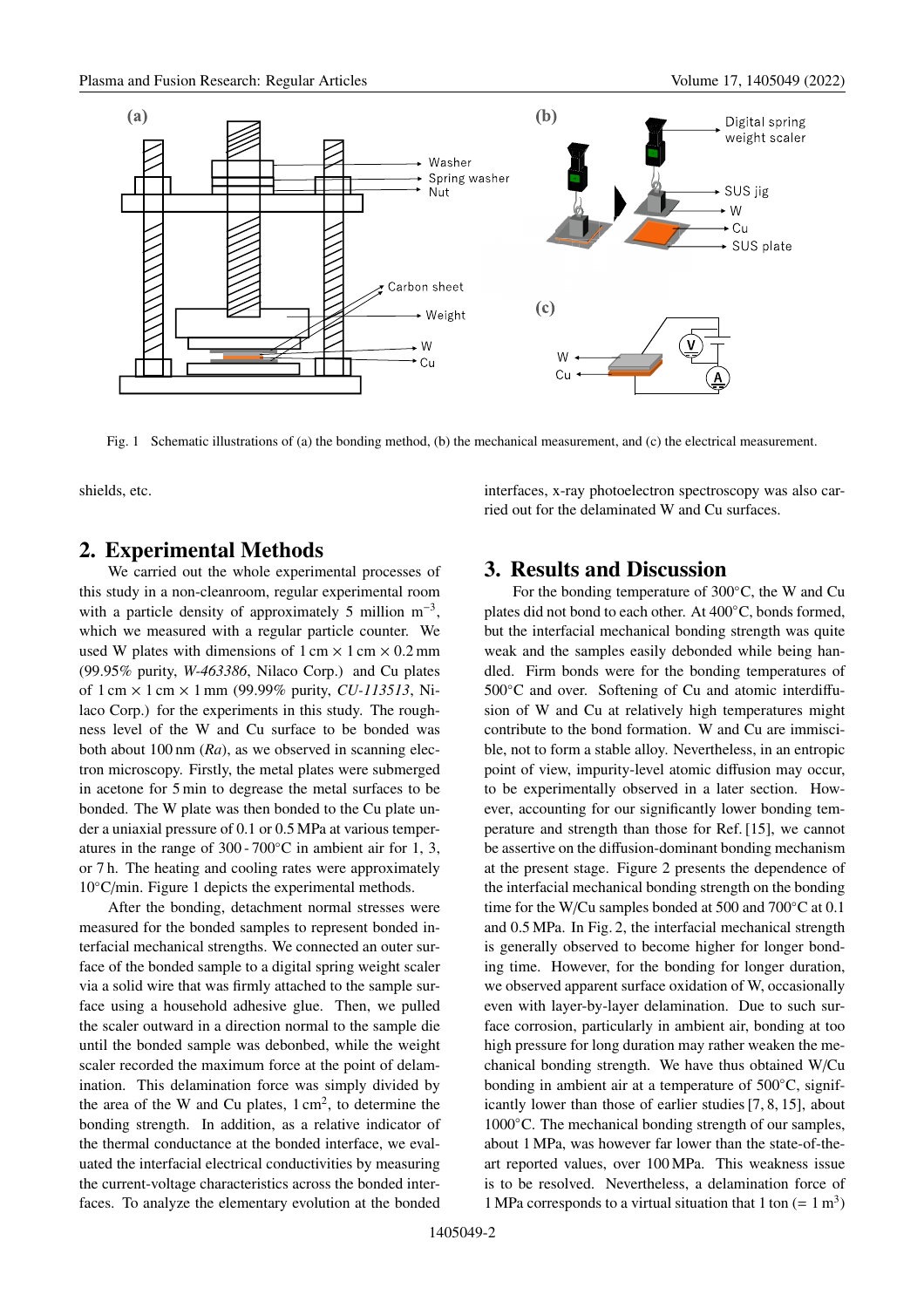

Fig. 2 Interfacial mechanical bonding strength in dependence on bonding time for the W/Cu samples bonded at 500 and 700◦C at 0.1 and 0.5 MPa.



Fig. 3 Typical current-voltage characteristics of the W/Cu samples bonded at 0.1 MPa for various conditions.

of water is hung down from a  $100$ -cm<sup>2</sup> tile. Our bonding strength thus might be still sufficient in most practical situations. For a referential bonding experiment in a nitrogen ambient furnace with an oxygen concentration of 0.8% at 700◦C, 0.1 MPa for 3 h, the resulted bonding strength was 2.0 MPa. The reduced oxygen ambient is thus thought to suppress the abovementioned corrosion of W.

Figure 3 presents typical current-voltage characteristics of the bonded W/Cu samples bonded at 0.1 MPa for various conditions. The electrical conduction property is observed to exhibit ohmic characteristics, represented by straight current-voltage lines, or Schottky barrier-like characteristics, represented by rectified current-voltage curves, depending on the bonding conditions. The electrical con-



Fig. 4 Electrical conductivities of the W/Cu samples in dependence on bonding temperature for various conditions. The plot at room temperature is a referential data for a W/Cu sample not bonded but simply contacted with each other.

ductivity is generally observed to become lower for higher bonding temperature and longer bonding time. This trend is presumably because of the oxide formation at the surfaces and bonded interfaces of the metal plates. Here, we extract the representative electrical conductivity from the slope of the current-voltage curve at the origin (voltage = 0, current = 0), for each sample of bonding condition. Note that the current-voltage characteristics and thus the consecutive electrical resistivity is nevertheless for the whole bonded sample, including the bulk and surface parts of the metal plates, not solely for the bonded interface. The presented interfacial electrical conductivities are therefore not rigorously accurate but underestimated. Figure 4 presents the dependence of the electrical conductivities of the bonded W/Cu samples on the bonding temperature for various bonding conditions. As a reference, we additionally plotted the electrical conductivity data taken for a W/Cu sample not bonded but simply contacted with each other at room temperature. For bonding at higher temperatures, oxidation of the metal surfaces and bonded interface is thought to severely increase the electrical resistivity. As observed in the plots, the bonding temperature, rather than the bonding pressure or duration, dominantly influences the conductivity, presumably due again to the oxide formation in ambient air. Such a side effect has to be accounted for in practical applications, in view of thermal conductance.

To analyze the interfacial oxidation and atomic interdiffusion between the W and Cu plates during the bonding process, x-ray photoelectron spectroscopy was taken for the W and Cu surface delaminated after the bonding experiments. Figure 5 presents the dependence of the elementary peak area of x-ray photoelectron spectroscopy on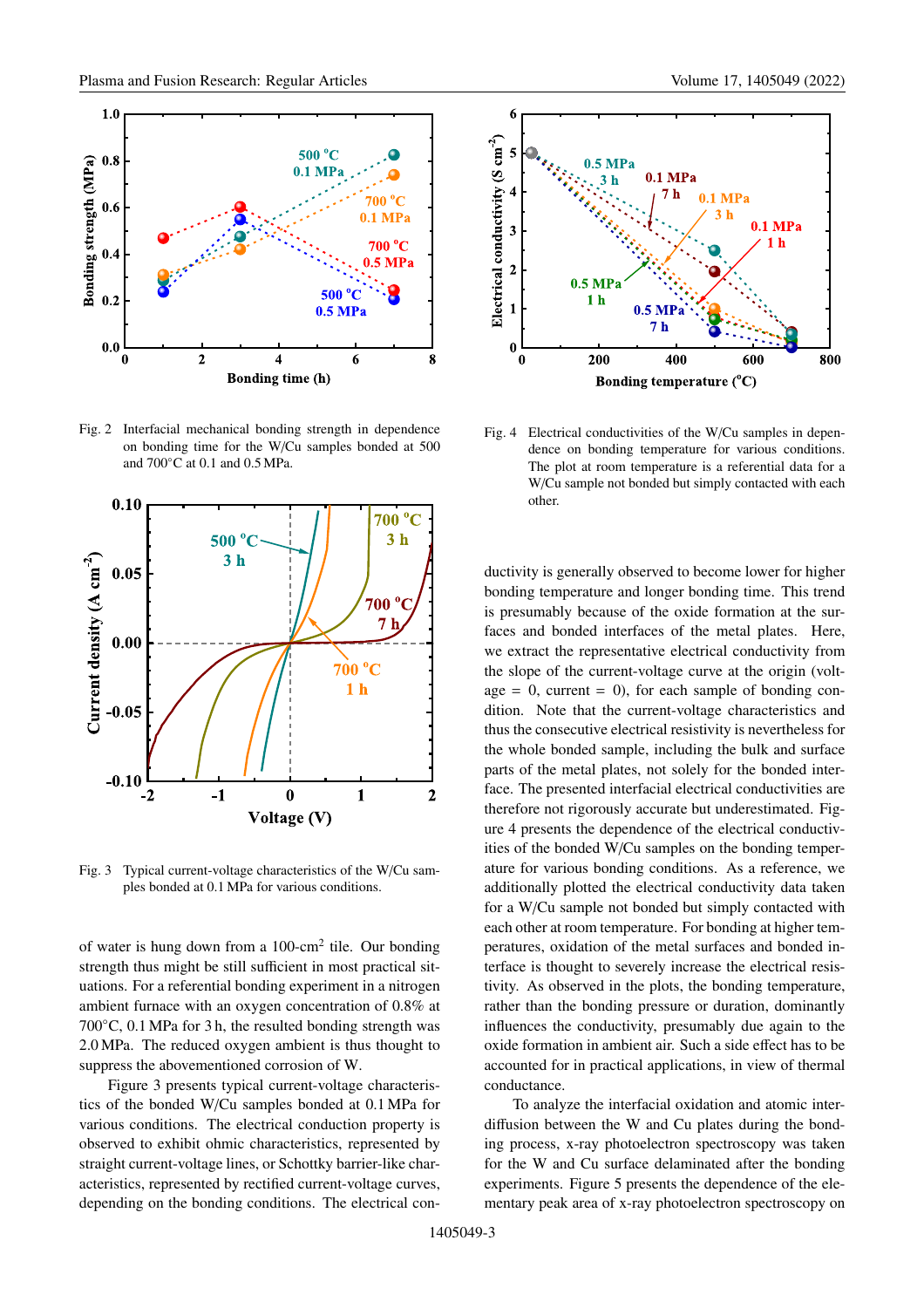

Fig. 5 Elementary peak area of x-ray photoelectron spectroscopy in dependence of bonding temperature for (a) W and (b) Cu surface delaminated after bonding at 0.1 MPa for 3 h.

the bonding temperature, measured for the samples bonded at 0.1 MPa for 3 h. On both of the W and Cu plates, the opponent elements are detected, and thus elementary interdiffusion of the metal atoms in the bonding process is observed. Oxidation of the bonded interfaces is also observed as the relatively high counts of the oxygen signals on both W and Cu. For the W side, the amount of interdiffusion and oxidation are observed larger for higher bonding temperatures. This trend for oxidation well explains the result of the electrical conductivity in Fig. 4. Whilst, these characteristics are seemingly not very sensitive to the bonding temperature for the Cu side.

Overall, although W/Cu bonds formed even at a temperature as low as 500◦C and a bonding pressure as low as 0.1 MPa, the resulted interfacial mechanical strength is quite low relative to those obtained by the state-of-the-art techniques such as high-temperature brazing [7, 8]. While bonding in ambient air is practically convenient, the technical trade-off with the oxidation issue has to be accounted for, depending on the requirement of each situation. Although we carried out a quite simple bonding process in the present study, technical additives, such as surface planarization, chemical surface pretreatments, and particulate control [16], may improve the bonding outcome towards the realization of further lower bonding temperature and higher interfacial mechanical strength.

#### **4. Conclusions**

In this study, we carried out a fundamental investigation of a uniaxial direct W-to-Cu bonding at relatively low temperatures in ambient air, which would potentially allow for simple preparation and maintenance of divertor wall components. W/Cu bonds formed at 500◦C with a bonding pressure of 0.1 MPa, but the mechanical interfacial strength was about 1 MPa, significantly lower than the state-of-the-art values for bonding around at 1000◦C in vacuum. Higher degree of interfacial oxidation and atomic interdiffusion were observed for higher bonding temperature, through x-ray photoelectron spectroscopy. However, accounting for our significantly lower bonding temperature and strength than those for Ref. [15], we cannot be assertive on the diffusion-dominant bonding mechanism at the present stage. The electrical conductivity across the bonded W/Cu interface, an indicator of thermal conductance, was measured to be lower for higher bonding temperature, presumably due to the interfacial oxidation. For bonding in ambient air at relatively high temperature, the technical trade-off with the oxidation issue thus has to be accounted for, depending on the requirement in each practical application.

The authors would like to thank Masayuki Tokitani, Hiroyuki Noto, and Takuya Nagasaka of the National Institute for Fusion Science for discussions. We also thank Miho Kageyama, Taisuke Maki, and Atsuhiro Inomata of Kyoto University for their support in the scanning electron microscopy, x-ray photoelectron spectroscopy, and oxygen concentration calibration, respectively. This study was financially supported, in part, by the National Institute for Fusion Science and the Japan Society for the Promotion of Science.

- [1] P. Rindt, S.Q. Korving, T.W. Morgan and N.J.L. Cardozo, Nucl. Fusion **61**, 066026 (2021).
- [2] T. Abrams, S. Bringuier, D.M. Thomas, G. Sinclair, S. Gonderman, L. Holland, D.L. Rudakov, R.S. Wilcox, E.A. Unterberg and F. Scotti, Nucl. Fusion **61**, 066005 (2021).
- [3] C. Stan-Sion, N. Bekris, G. Kizane, M. Enachescu, J. Likonen, M. Halitovs and A. Petre, Nucl. Fusion **56**, 046015 (2016).
- [4] H. Greuner, B. Boswirth, J. Boscary, P. Chaudhuri, J. Schlosser, T. Friedrich, A. Plankensteiner and R. Tivey, J. Nucl. Mater. **386**, 772 (2009).
- [5] C.S. Wiggins, A. Cabral and L.B. Carasik, Fusion Sci. Technol. **77**, 710 (2021).
- [6] K. Ezato, S. Suzuki, M. Dairaku and A. Akiba, Fusion Eng. Des. **75**, 313 (2005).
- [7] M. Tokitani, S. Masuzaki, Y. Hiraoka, H. Noto, H. Tamura, T. Tanaka, T. Muroga and A. Sagara, Plasma Fusion Res.